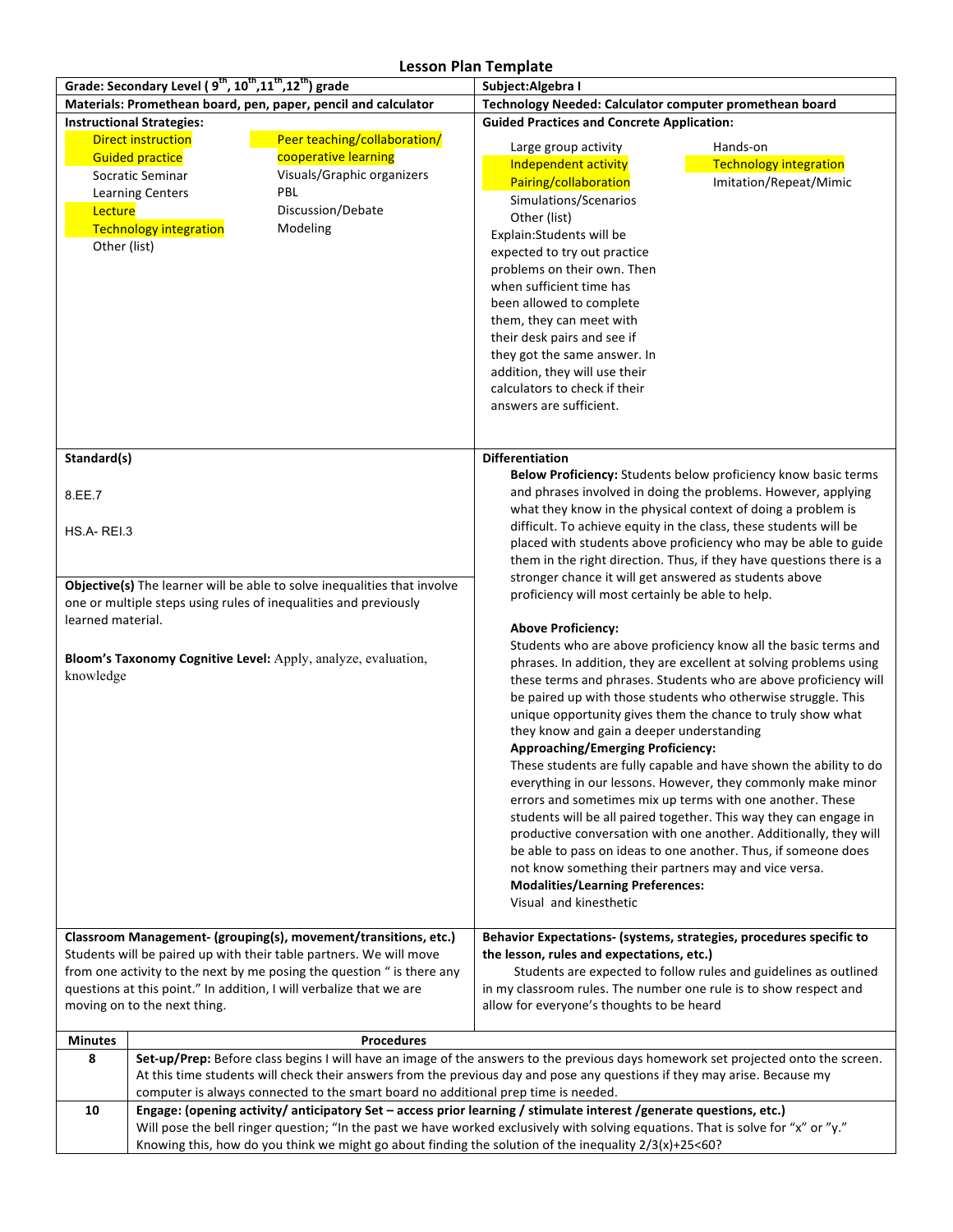## **Lesson Plan Template**

| 17 | Explain: (concepts, procedures, vocabulary, etc.)                                                                                                                                                                     |  |  |  |  |
|----|-----------------------------------------------------------------------------------------------------------------------------------------------------------------------------------------------------------------------|--|--|--|--|
|    | NOTE The following examples will be done on a promethean board or smart board. Each page will be saved and then shared as a                                                                                           |  |  |  |  |
|    | link on the LMS after class is completed so students have access to the notes after class, and are not missing out on important                                                                                       |  |  |  |  |
|    | information to write notes.                                                                                                                                                                                           |  |  |  |  |
|    | Here I will introduce the students to some of the basic terms associated with solving inequalities.)                                                                                                                  |  |  |  |  |
|    | <-less than                                                                                                                                                                                                           |  |  |  |  |
|    | >- greater than                                                                                                                                                                                                       |  |  |  |  |
|    | \leq- Less than or equal to                                                                                                                                                                                           |  |  |  |  |
|    | \geq greater than or equal to                                                                                                                                                                                         |  |  |  |  |
|    | Next, I would start with my first example which should serve as a review from the previous day's work                                                                                                                 |  |  |  |  |
|    |                                                                                                                                                                                                                       |  |  |  |  |
|    | Example 1:                                                                                                                                                                                                            |  |  |  |  |
|    | Write in words what this reads as x>5. Here I expect the students to say, "x is greater than 5." In addition, when they graph it I<br>expect to see an open circle starting at five with an arrow drawn to the right. |  |  |  |  |
|    | I would make note of the fact that a \geq or\leq symbol corresponds to a closed circle. I would also pose the question' does anyone                                                                                   |  |  |  |  |
|    | have any questions"?                                                                                                                                                                                                  |  |  |  |  |
|    |                                                                                                                                                                                                                       |  |  |  |  |
|    | Example 2:" Now that we have been given a review of yesterday's work let's see if we can solve a simple inequality that only                                                                                          |  |  |  |  |
|    | requires one step before solving for x. These inequalities are nearly identical to solving for x. However, now we have an inequality                                                                                  |  |  |  |  |
|    | symbol in place of our normal equals sign."<br>$5x+12>62$                                                                                                                                                             |  |  |  |  |
|    |                                                                                                                                                                                                                       |  |  |  |  |
|    | 1.) "Subtract 12 from the right and the left sides of the inequality symbol this yields: 5x>50"                                                                                                                       |  |  |  |  |
|    | 2.) "Divide by 5. This way we can get x by itself. X>50."                                                                                                                                                             |  |  |  |  |
|    | "We have now solved this inequality." Now serves as a good time to show them they have found the right answer through the use                                                                                         |  |  |  |  |
|    | of a calculator. "We simply plug one number higher into the calculator, and if the resulting statement is true to our given inequality,                                                                               |  |  |  |  |
|    | then we have the right answer. "                                                                                                                                                                                      |  |  |  |  |
|    | 1.) $(5(51)+12>62)$                                                                                                                                                                                                   |  |  |  |  |
|    | 2.) 255+122>62                                                                                                                                                                                                        |  |  |  |  |
|    | 3.) 267>62. As we can see, 267 >62. Thus, we have the right answer. If we would have had \geq we would have plugged in                                                                                                |  |  |  |  |
|    | 50. However, because we had> we had to use a number higher than our answer of 50." "Is there any questions now from                                                                                                   |  |  |  |  |
|    | anyone?"                                                                                                                                                                                                              |  |  |  |  |
|    | Example 3.                                                                                                                                                                                                            |  |  |  |  |
|    | "Let us examine the previous problem if x was to be a negative value.                                                                                                                                                 |  |  |  |  |
|    | $-5x+12>62"$                                                                                                                                                                                                          |  |  |  |  |
|    | 1.) "Subtract 12 from the right and the left sides of the inequality symbol which yields: -5x>50                                                                                                                      |  |  |  |  |
|    | 2.) Divide by -5. This way we can get x by itself. However, because we divided by a negative we must "flip" the inequality                                                                                            |  |  |  |  |
|    | symbol. Thus, we end up with;                                                                                                                                                                                         |  |  |  |  |
|    | $3.)$ X < - 10"                                                                                                                                                                                                       |  |  |  |  |
|    | We would find after checking this answer as in the previous example that our answer is correct. To test their general                                                                                                 |  |  |  |  |
|    | understanding I would have them insert the numbers into their calculators and discuss with their table partners if they                                                                                               |  |  |  |  |
|    | believe the answer we found is correct. For instance, if after inserting in -10.1 for x is our resulting inequalities statement                                                                                       |  |  |  |  |
|    | true. That is because it is a < symbol we must insert a number lower than 10. The result being -50.5+12<-10. This is true as                                                                                          |  |  |  |  |
|    |                                                                                                                                                                                                                       |  |  |  |  |
|    | we get -38.5<-10.I would have them do this on their own as it was shown to them before. This also serves as a good                                                                                                    |  |  |  |  |
|    | assessment on their conceptual understanding.                                                                                                                                                                         |  |  |  |  |
|    | "Is there any questions now from anyone?"<br>4.)                                                                                                                                                                      |  |  |  |  |
|    | Example 4.                                                                                                                                                                                                            |  |  |  |  |
|    | "Now we shall examine a multiple step inequality.                                                                                                                                                                     |  |  |  |  |

5.) Now, we must get x by itself. However, because it is being multiplied by a fraction, we must also multiply it by its reciprocal (3/2) in order to get x by itself. Because we multiplied the left hand side by(3/2) we also must multiply the right hand side by that. Thus, we get; x>90." " Is there any questions now from anyone?"